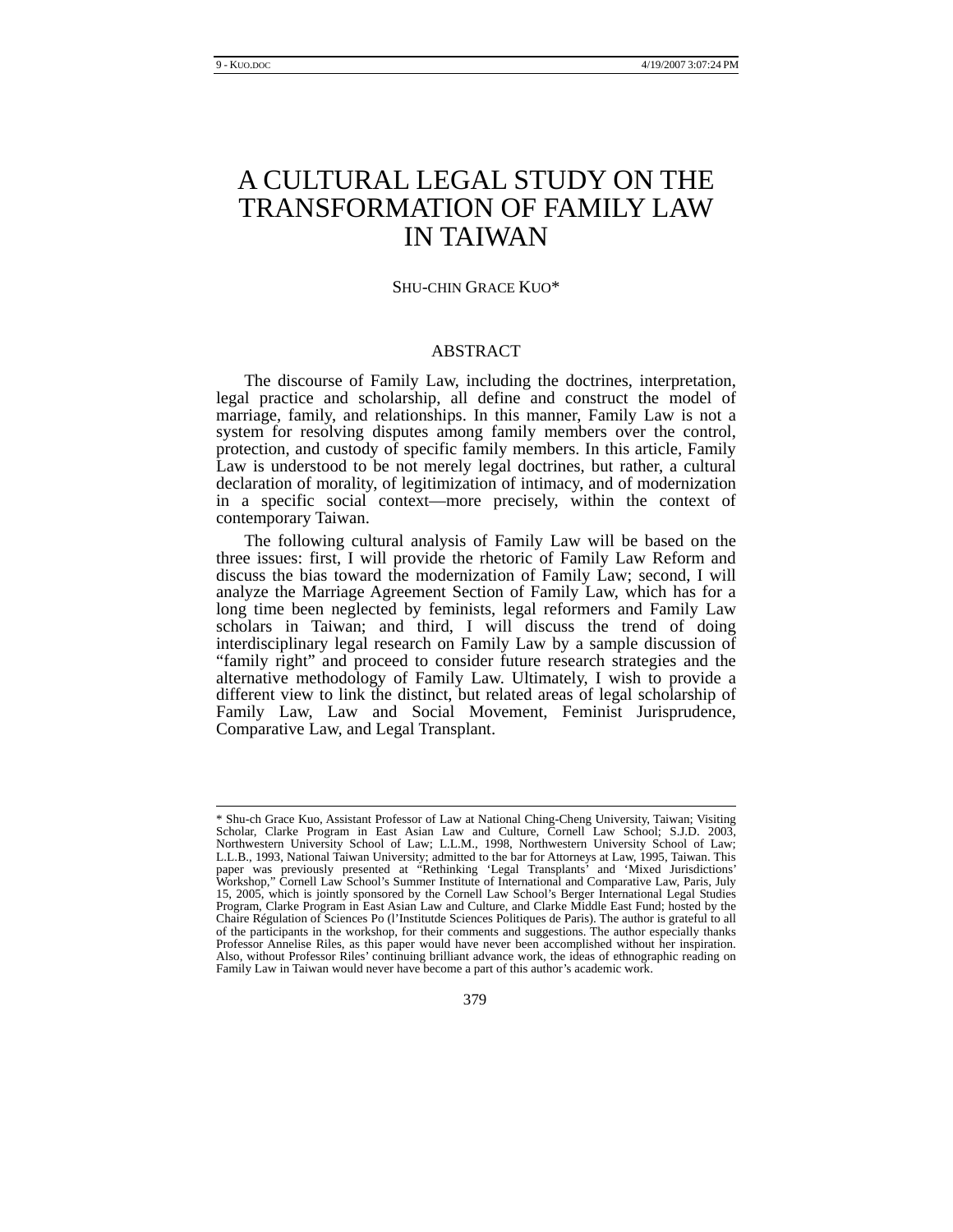## I. INTRODUCTION

As the well-known family law scholar Mary Ann Glendon notes, "[c]ontemporary family law reflects new ways of thinking, not only about marriage and family life, but also about law and government."<sup>1</sup> Indeed, the discourse of Family  $Law<sup>2</sup>$  including the doctrines, interpretation, legal practice and scholarship, all define and construct the models of marriage, family, and relationships. Family Law constructs the value, culture, and morality of the state. Thus, the doctrines of Family Law are not only meant to be rules, but also meant to be "recognition." As Jurisprudence theorist Tim Murphy asserts,

"In these domains [persons, gender, thing, and family], legislative and adjudicative processes are involved in 'recognition' rather than constitutive exercises, in recognition or non-recognition of realities  $\dots$ ."

As a matter of fact, among the scholarship of Family Law, one of the on-going critical debates revolves around when and how the state's powers interfere with the family.<sup>4</sup> Such debates demonstrate the conflicts over the dichotomy between public and private spheres;<sup>5</sup> moreover, the dilemma of "state vs. family," which involves constitutional issues.<sup>6</sup> These questions lead to discussions about how Family Law, its discourse, the local culture and, overall societal change are all intertwined with peculiar social norms.<sup>7</sup> Indeed, feminist legal scholars note that Family Law can not be easily characterized as neutral or subject to official law alone.<sup>8</sup> I wish to provide an "ethnographic object" of Family Law, in which I borrow Legal Anthropologist Annelise Riles' approach of taking law as an ethnographic

 $^{\rm 1}$  Mary Ann Glendon, The Transformation of Family Law: State, Law, and Family in the UNITED STATES AND WESTERN EUROPE 2 (University of Chicago Press 1989).<br><sup>2</sup> In this essay, I interchangeably use the terms "Family Law" and "Taiwan Civil Code" (TCC). The

former indicates the whole legal discourse on family, while the latter is used when referencing specific Articles.<br><sup>3</sup> Tim Mi

Tim Murphy, *Legal Fabrications and the Case of 'Cultural Property'*, *in* LAW, ANTHROPOLOGY, AND THE CONSTITUTION OF THE SOCIAL: MAKING PERSONS AND THINGS 115–41 (Alain Pottage and Martha Mundy, eds., 2004).

<sup>4</sup> *See, e.g.,* MARY ANN GLENDON, *supra* note 1, at 291–314; Andra Nahal Behrouz, *Transforming Islamic Family Law: State Responsibility and the Role of Internal Initiative*, 103 COLUM. L. REV. 1136 (2003).<br> $\frac{1}{2}$ See, e.g., Martha Fineman, What Place for Family Privacy?, 67 GEO. WASH. L. REV. 1207 (1999).

<sup>&</sup>lt;sup>5</sup> See, e.g., Martha Fineman, *What Place for Family Privacy?*, 67 GEO. WASH. L. REV. 1207 (1999).<br><sup>6</sup> See, e.g., MARTIN GUGGENHEIM, ALEXANDRA DYLAN LOWE & DIANE CURTIS, THE RIGHT OF<br>FAMILIES 87–93 (Carbondale and Edwards Li, *Right to Family Life: Constitutional Aspects*, NAT'L CHUNG-CHENG UNIV. L. J. 103, n.16 (2004). 7

For example, Martha Fineman discusses the history of the organization of the family through the English and American legal tradition with corresponding its social change. *See, e.g.,* MARTHA FINEMAN, THE AUTONOMY MYTH—A THEORY OF DEPENDENCY 118 (The New Press 2004). For a discussion on the family reform and social norm, see Li-Ju Lee, *Law and Social Norms in a Changing Society: A Case*<br>Study of Taiwanese Family Law, 8 S. CAL. REV. L. & WOMEN'S STUD. 413 (1999) (hereinafter Lee, Law and Social Norms).

Feminist legal scholars point out the impropriety when characterizing law as neutral and, for example, Martha Fineman proposes "the Perspective Legal Scholarship" to encourage legal scholars to look for bias hidden behind the legal doctrine. *See* MARTHA FINEMAN, THE NEUTERED MOTHER, THE SEXUAL FAMILY 14–33 (Routledge 1995).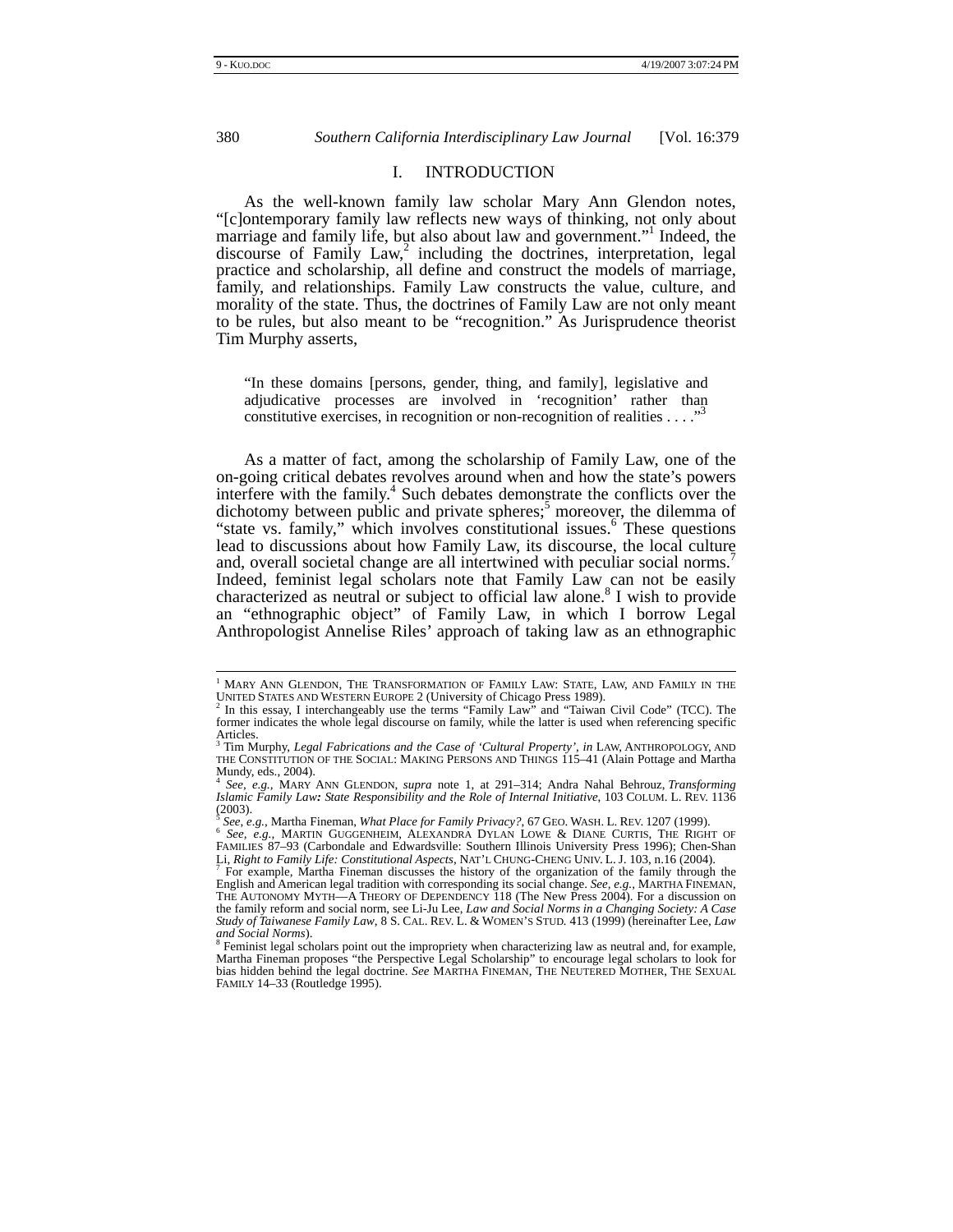object,<sup>9</sup> and attempt to analyze the cultural contention of the Marriage Agreement section of Family Law and the rhetoric of Family Law reform. Based on such theoretical analysis, I will offer an alternative explanation about the "legal transplant effect," in which I will point out the paradox of the legal transplant receiver's system.

As for the framework of this essay, I will begin with a brief introduction about Taiwan's Family Law transformation and analyze its rhetoric of reform. Then, I will discuss the problematic application of Confucianism or the so-called "Asian Value" toward the discourse of Family Law. I will then turn to the Marriage Agreement section in Family Law,<sup>10</sup> which has been neglected by feminists, legal reformers, and Family Law scholars in Taiwan. I will argue that the Marriage Agreement section in its archaic form appears to be a source of friction and creates an inconsistency in Family Law. I will also discuss the two key principles of gender equality and the child's best interest within the marriage, which primarily undergird the discourse of Family Law reform in Taiwan.

Finally, I will refer to the "vagueness of 'family right' " as proof of the hidden conflict behind Family Law reform: western ideology (e.g., individualism and gender equality) versus Confucianism (e.g., collectivism, family/clan-oriented, and patriarchy). I wish to point out that the uneasiness of constructing the "family right" for Family Law scholars and constitution scholars in Taiwan may illustrate the friction and inconsistency of legal transplant among these two areas of scholarship. Furthermore, while indicating the inconsistency of Family Law, I will propose that we reconsider the methodology of the interdisciplinary legal study of Family Law, especially when the legal transplant has been influenced by the phenomena of globalization.

# II. THE CULTURAL CHARACTERISTICS OF FAMILY LAW

The scholar of law and society, Teemu Ruskola offers his view on family law in the Confucian context with a cultural perspective.<sup>11</sup> Ruskola notes,

Confucian political and social thought viewed family as the paradigmatic governance model which in turn implied the notion of a metaphorical 'political family' on the level of the state.<sup>12</sup>

<sup>-&</sup>lt;br>9 Annelise Riles, *Property as Legal Knowledge: Means and Ends*, 10 J. ROY. ANTHROP. INST. 775, 775  $(2004)$ .

<sup>10</sup> In Taiwanese Family Law, the marriage agreement section is named "Betrothals," but "marriage agreement" is also interchangeably used in this betrothal section. *See* Taiwan Civil Code Part IV arts. 972–76, *translation available at* http://law.moj.gov.tw/Eng/Fnews/FnewsContent.asp?msgid=740 (last visited Aug. 26, 2006) (hereinafter TCC Family Law). In this article, I use "marriage agreement" instead of "betrothal" to avoid confusion. All clauses of the TCC cited in this article are the official English translations from the Taiwanese Ministry of Justice. 11 Teemu Ruskola, *Conceptualizing Corporations and Kinship: Comparative Law and Development* 

*Theory in a Chinese Perspective*, 52 STAN. L. REV. 1599, 1622–23 (2000). 12 *Id.* at 1622.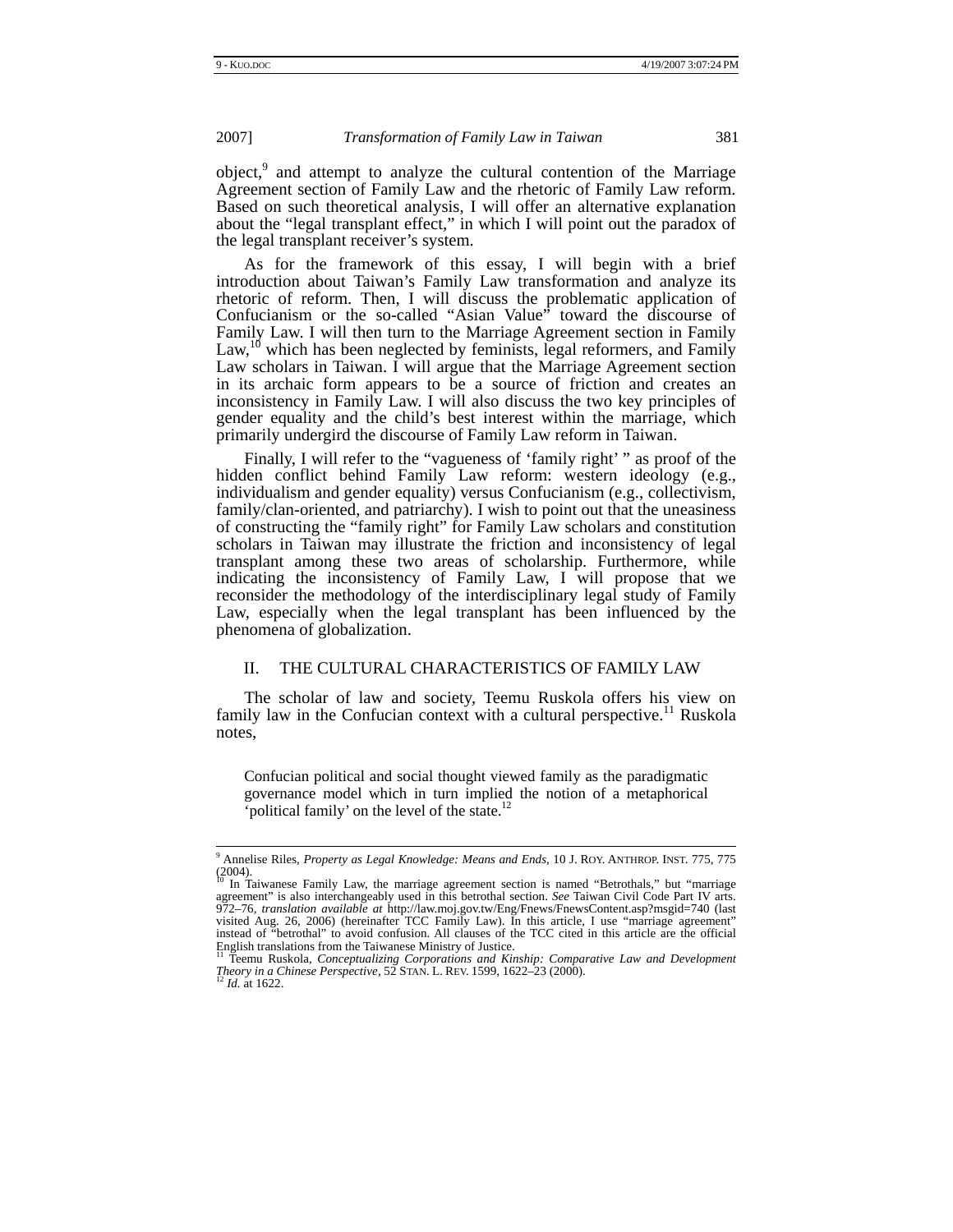In this way, "family" includes its extended meaning as a "level of the state." It is, therefore, not surprising that Chinese scholar Xiaoqing Feng describes marriage and family as follows,

Marriage and family is a historical conception, a form of system regarding the union of a man and woman constituting relative entities that appear after some stage of the development of mankind. Marriage is the union of a man and woman confirmed by a definite social system. The form of such unity creates a husband-and-wife relationship . . . . Family is a group of relatives relation and a life unit composed by reason of marriage, blood, adoption and mutual economic relation. The appearance of marriage and family is a special phenomenon of human beings, and is also an important part of social systems.<sup>13</sup>

In Feng's assertion on marriage and family in China, there are several elements emphasized: (1) monogamy; (2) firm heterosexual relationship; (3) marriage as the sole entity to establish family; and, (4) marriage/family as the singular institute from which all relative relationships are generated. For Feng, marriage/family also generates a specific, yet socialized position for each individual in the society; and is therefore an institution which forms a prominent base in order to establish a concrete social system.

However, Feng's position takes the nuclear family as the only model and has been highly criticized. For instance, from the perspective of cultural feminism, Feng's contention is as an example of what Martha Fineman critiques as the "sexual family":

The sexual family is the traditional or nuclear family, a unit with a heterosexual, formally celebrated union at its core. . . . The sexual family is considered the "natural" form for the social and cultural organization of intimacy, its form ordained by divine prescription and perpetuated by opinion polls. The sexual family is an entity entitled to protection granted "privacy" or immunity from substantial state supervision. . . . The reflection of the sexual family that is ensconced in law may be a distortion or a mere fragment of social reality, but that legal image constitutes the legal reality and forms the basis for state regulation. . . . [M]arriage is constructed as essential, not only the foundational relationship of the nuclear family but the very basis of society itself. $^{14}$ 

The sexual family as a "natural form" ensconced in law is not a unique proposition in either the west or east. I am not, however, using sociology, anthropology, or history to study the origin and transition of

<sup>&</sup>lt;sup>13</sup> Xiaoqing Feng, *A Review of the Development of Marriage Law in the People's Republic of China*, 79

U. DET. MERCY L. REV. 331, 331 (2002). 14 FINEMAN, *supra* note 8, at 143–46.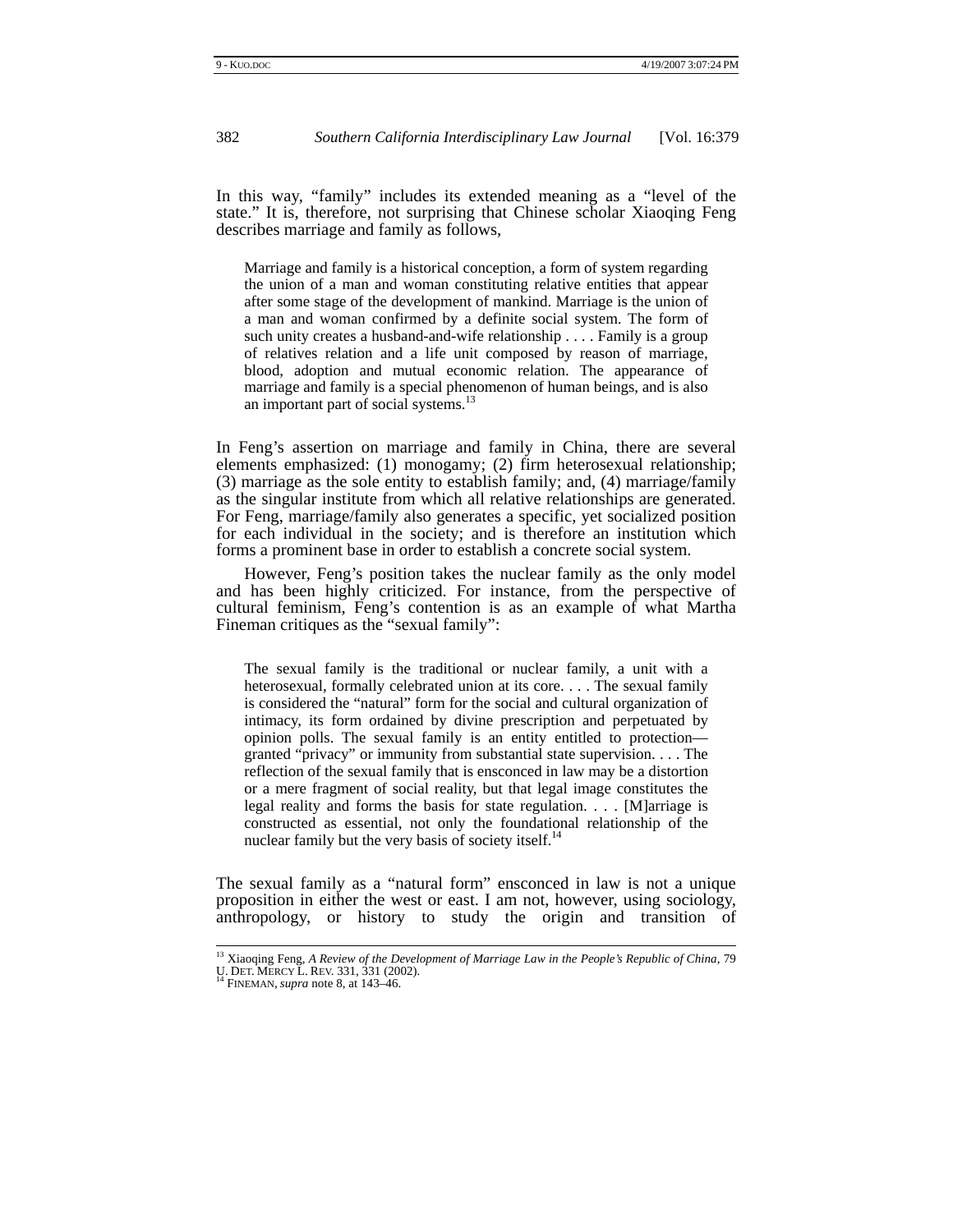marriage/family or challenge the assumption of the sexual family. Rather, I suggest legal scholars, as well as those involved in Family Law discourse, take for granted the sexual family as an undoubted form, the only model protected by law, without considering the possible vagueness of the concept. For instance, in Taiwan, the single and supreme legal institution, the Justices of the Constitutional Court,<sup>15</sup> affirms the sexual family concept (borrowing Fineman's definition) in their numerous constitutional interpretations, yet they never give firm details about the content. For example. Justices of the Constitutional Court, Interpretation No. 365, officially confirms gender equality in exercising parental rights in "today's family" in Taiwan, but the methods and content defining family have been neglected.16 Especially in the context of Family Law reform in East Asia, legal scholars in Taiwan, China, and Korea, emphasize marriage/family as the base to maintain the state's stability and social order.<sup>17</sup> In these contexts, marriage/family is not only the personal choice of individuals pursuing relationships and satisfaction, $18$  it also involves the stability of the state/society.<sup>19</sup> In fact, Family Law is just an example illustrating how Family Law is a cultural declaration.

The Justices of the Constitutional Court is the most supreme law institution and has sole authority to interpret the Constitution to make uniform interpretations of statutes and regulations. As the legal interpreter of Family Law, Taiwan's Justice of the Constitutional Court delivers powerful messages combining culture, morality, and the value of marriage/family in the social order. For example, in Justice of the Constitutional Court Interpretation No. 242, bigamy "would significantly disrupt family life and human relations and might lead to social disorder. This would be in conflict with Article 22 of the Constitution,  $2^{\circ}$  which provides that people's freedoms and rights shall be protected."<sup>21</sup> Another example is in Justice of the Constitutional Court Interpretation Number 552:

As marriage involves change in the relation of personal status, which has to do with the *public interest*, the parties to the second marriage must be required to meet more stringent tests in respect of their reliance on the

<sup>&</sup>lt;sup>15</sup> Justices of the Constitutional Court, Judicial Yuan,

http://www.judicial.gov.tw/CONSTITUTIONALCOURT/EN/p01\_03.asp (last visited Aug. 26, 2006). 16 Justices of the Constitutional Court, Interpretation No. 365,

http://www.judicial.gov.tw/constitutionalcourt/en/p03\_01.asp?expno=365 (last visited Aug. 26, 2006). 17 Feng, *supra* note 13; Lee, *Law and Social Norms*, *supra* note 7; Mi-Kyung Cho, *Korea: The 1990 Family Law Reform and the Improvement of the Status of Women*, 33 U. OF LOUISVILLE J. OF FAM. L.

<sup>431 (1995).&</sup>lt;br><sup>18</sup> Stephen J. Bahr, *Social Science Research on Family Dissolution: What it Shows and How it Might be of Interest to Family Law Reformers*, 4 J. L. FAM. STUD. 5, 8 (2002).<br><sup>19</sup> Ruskola, *supra* note 11. <sup>20</sup> Article 22 of the Taiwanese Constitution states: "[a]ll other freedoms and rights of the people that are

not detrimental to social order or public welfare shall be guaranteed under the Constitution." TAIWAN CONST. art. 22, *available at* http://www.gio.gov.tw/info/news/constitution.htm (last visited Aug. 26, 2006). 21 Justices of the Constitutional Court, Interpretation No. 242,

http://www.judicial.gov.tw/CONSTITUTIONALCOURT/EN/p03\_01.asp?expno=242 (last visited Aug. 26, 2006).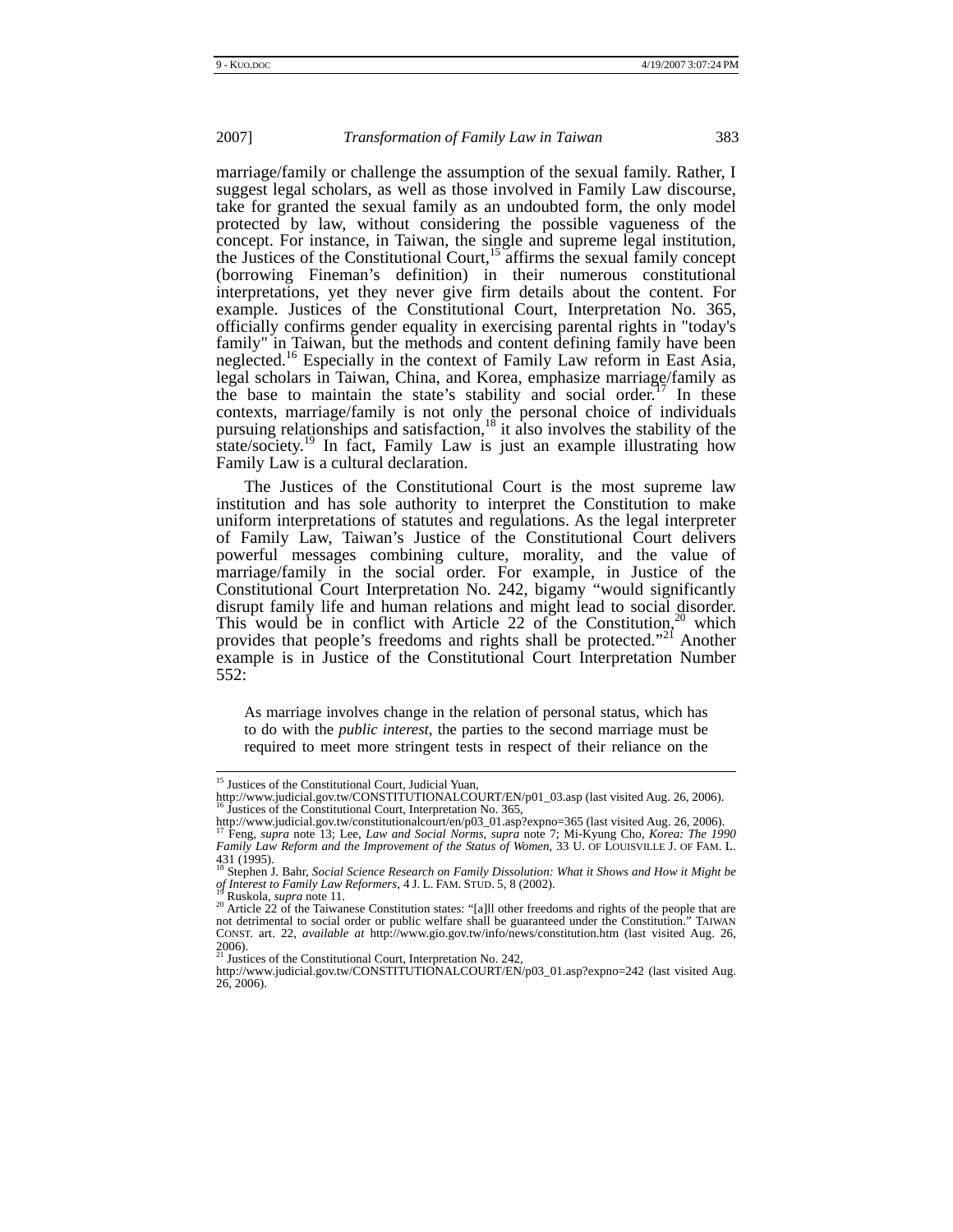dissolution of the prior marriage rather than relying on mere good faith and lack of negligence on the part of the person with whom he or she contracts the second marriage. $^{2}$ 

The interpretation emphazises that marriage/family forms a stable social order and involves the public interest in the Family Law discourse. Obviously, such proposition takes a different view from Western Family Law discourse. For instance, as Bahr considers, human rights and individualism are the critical issues among Western Family Law scholarships.<sup>23</sup>

In the next part of this article, I will discuss the distinguishing characteristics in the discourse of Family Law reform, especially the rhetoric of reform involved in the ideology of Western/Eastern dichotomy, individualism, and gender equality.

## III. TRANSFORMATION OF FAMILY LAW IN TAIWAN

Taiwan's Family Law is included in the Civil Code (hereinafter Taiwan Civil Code, TCC). The TCC consists of five divisions based on the German system. Division I is "General Rules," Division II is "Obligations," Division III is "Property," Division IV is "Relatives," and Division V is "Succession."<sup>24</sup> The "Relatives" division primarily regulates the relationship between persons who are connected by blood or marriage, and also defines relatives, marriage and divorce, adoption, as well as rights and obligations of children and parents.

The "Succession" division regulates inheritance between relatives basically according to their position and rank in the family tree. Both divisions, "Relatives" and "Succession," are referred to as "Family Law" in Taiwan. In general, Family Law in Taiwan refers to the male-lineage oriented clan model and demonstrates a patriarchal family system that is still profoundly influenced by Confucianism.<sup>25</sup> However, Taiwanese Family Law went through large-scale amendments in 1985, 1996, 1997, and 2002. These amendments coincided with political changes, economic growth, and the growth of the women's movement in Taiwan.<sup>26</sup> The continuous Family Law reform primarily focuses on adopting several ideas mostly imported from Germany and the US: no-fault divorce, gender equality, and the children's best interest principle.<sup>27</sup> In 1996, parental rights and child

<sup>&</sup>lt;sup>22</sup> Justices of the Constitutional Court, Interpretation No. 552,

http://www.judicial.gov.tw/CONSTITUTIONALCOURT/EN/p03\_01.asp?expno=552 (last visited Aug.  $26, 2006$ ) (emphasis added).

<sup>23</sup> Bahr, *supra* note 18; Arland Thornton, *Comparative and Historical Perspective on Marriage,*  Divorce, and Family Life, in PUBLIC AND PRIVATE FAMILIES: A READER 40–52 (A. J. Cherlin ed., 1998).<br><sup>24</sup> Taiwan Civil Code, *available at http://law.moj.gov.tw/Eng/* (last visited Aug. 26, 2006).<br><sup>25</sup> Lee, *Law and Social* 

*Feminist Activist*, *in* SPACES OF THEIR OWN: WOMEN'S PUBLIC SPHERE IN TRANSNATIONAL CHINA 95– <sup>114</sup> (Mayfair Mei-Hui Yang ed., 1999). 27 Lee, *Law and Social Norms*, *supra* note 7.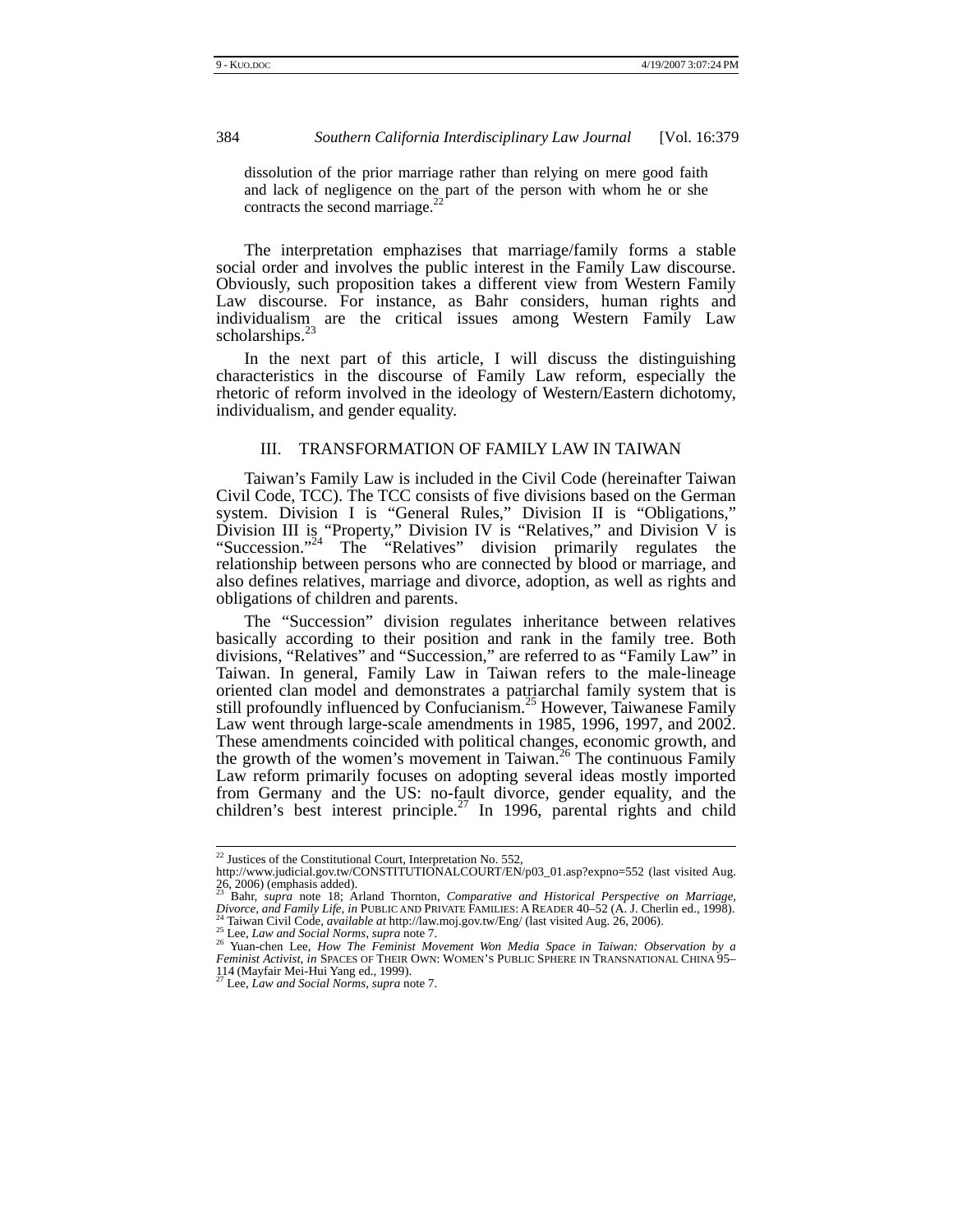custody were amended; in 1998, the focus was marital domicile and marital name; then, in 2002, the major amendment was matrimonial property.<sup>27</sup>

## IV. RHETORIC OF FAMILY LAW REFORM

Numerous developing countries today are experiencing a transition in legal culture and law reforms. The indigenous legal cultures in detail are probably different, yet the rhetoric and the destination of law reform show similar trends. For example, the most commonly adopted principle of Family Law reform is gender equality, specifically, improving women's status in marriage law and divorce law.<sup>29</sup> Specific examples are seen in Taiwan and South Korea. As members of the Civil Law family, Taiwan and South Korea share very similar legal transplant routes and similar legal cultures, including the Confucian influence, the legal profession recruitment system, recent legal education reform, and the substantial influences of the German system transplantation and Japanese colonialism.30 In the field of Family Law, Taiwan and South Korea have coincidentally experienced Family Law reform in the last twenty years.

Indeed, among the societies and cultures of East Asia, Confucianism has a fundamental influence. However, in a certain context, Confucianism may be taken as the opposite of modernization and contemporary social reform.31 For instance, according to Easter Yao's comparison of the Confucianism practiced in Taiwan and China in the mid- $20<sup>th</sup>$  century, Confucianism and modern social progress seem to occupy two poles; the former is traditional and conservative, while the latter is, not surprisingly, emancipated and progressive.<sup>32</sup> In Chaihark Hahm's study on Confucianism and Korean legal culture, he points out that Confucianism is taken as a pole of binary discourse in Korea's law reform.33 Furthermore, Hahm asserts that the "Confucian legacy" is like a "package" which contains the elements of family-centered ethics, respect for elders, group loyalty, hard work, meritocracy, and so forth. Yet these elements may also be found in some other cultures. Neither of these elements can completely explain the precise contents of Confucianism.<sup>34</sup> However, the ambiguity of Confucianism did not restrain Family Law scholars from using the Confucian legacy in Family Law discourse.

Without inheriting any scholarly tradition of cultural legal study in Taiwan, Taiwanese Family Law scholar, Hui-Hsin Chen, a well-known

<sup>&</sup>lt;sup>28</sup> Taiwan Civil Code, *available at* http://law.moj.gov.tw/Eng/ (last visited Aug. 26, 2006). <sup>29</sup> Cho, *supra* note 17; Taimie L. Bryant, *Family Models, Family Dispute Resolution and Family Law in* Lapan, 14 UCLA PAC. BASIN L.J. 1 (1995).<br>*Japan*, 14 UCLA PAC. BASIN L.J. 1 (1995).<br><sup>30</sup> Weiming Tu, "Cultural Identity and the Politics of Recognition in Contemporary Taiwan", *in* 

CONTEMPORARY TAIWAN 71 (David Shambaugh ed., 1998); *see also* ESTHER S. LEE YAO, CHINESE WOMEN: PAST & PRESENT, 199–240 (1983); Chan Jin Kim, *Korean Attitudes Towards Law*, 10 PAC. RIM L. & POL'Y 1, 1–41 (2000). 31 Chaihark Hahm, *Law, Culture, and the Politics of Confucianism*, 16 COLUM. J. ASIAN L*.* 253, 266

<sup>(2003);</sup> ESTHER S. LEE YAO, *supra* note 30. 32 ESTHER S. LEE YAO, *supra* note 30. 33 Hahm, *supra* note 31, at 268. 34 Hahm, *supra* note 31, at 268.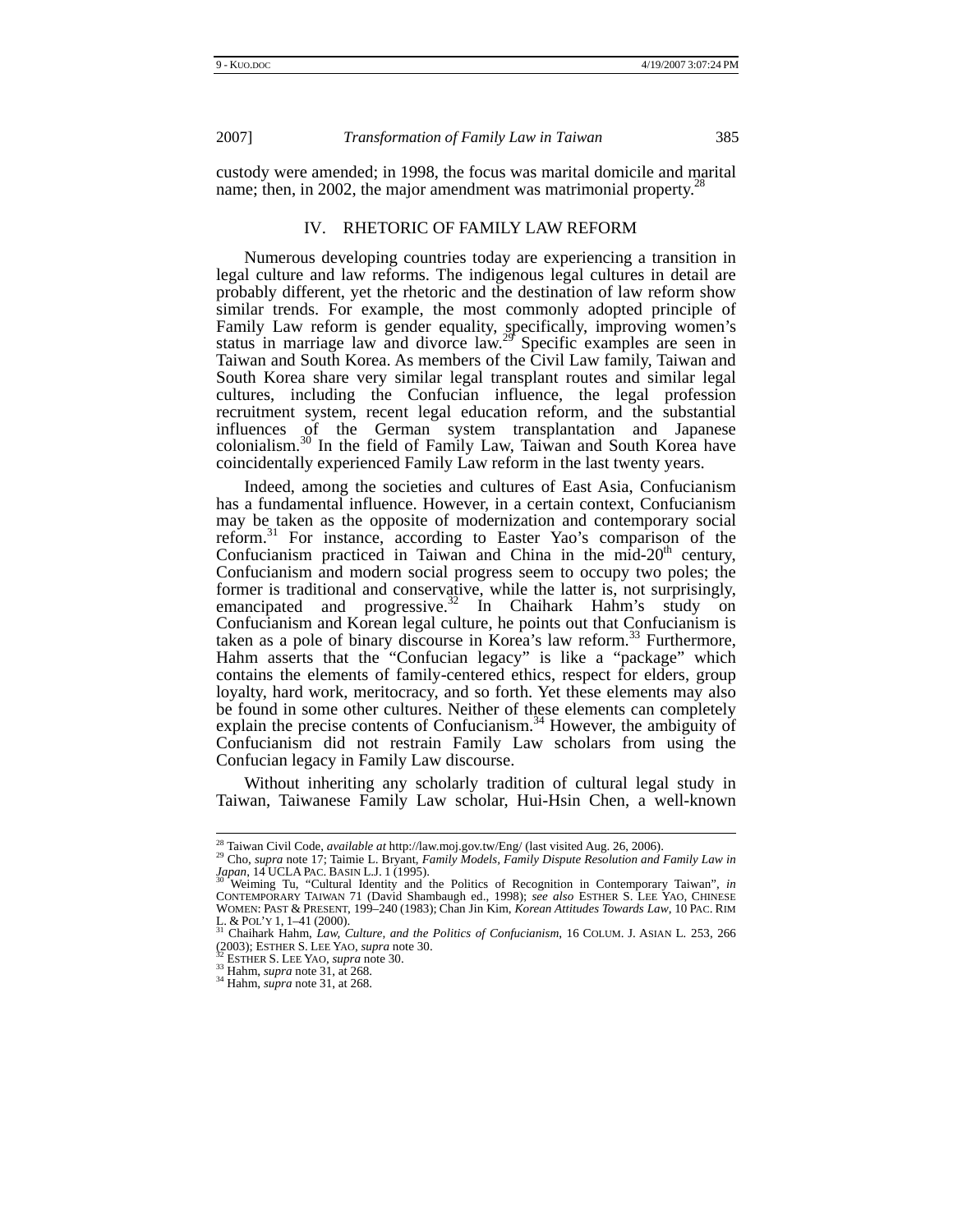feminist and activist, became the first Family Law scholar to initiate studies of the hidden bias within the statutes of Family Law. Coordinating with other feminist activists in the mid 1990s, Chen also worked on utilizing the epidemiology of feminist jurisprudence to stimulate a trend towards improving women's status in Family Law.<sup>35</sup> When commenting on the amendment to Family Law in 1991, Chen pointed out that,

In the past sixty years, the law scholars and practitioners in Taiwan have all encountered the same dilemma, that is, how to reconcile the human relationships [*Ren Lun*] indicated in both Confucian tradition and the valid codes [symbolizing the Western ideology]. When law scholars and legal practitioners are dealing with newly reforming Family Law which adapted Western ideology, they are, consciously or unconsciously, carrying a deeply traditional value in mind. So it is a conflict for them [Family Law scholars and practitioners] when utilizing the modern laws yet interpreting them with traditional Confucian values in mind (Chen,  $1991$ <sup>36</sup>

In fact, Taiwan's Family Law was established in 1930, adopting "individualism" and "male/female equality" from German law. Yet such a "Westernized" Family Law actually differed from collectivism and patriotism which were rooted in Chinese cultural practice.<sup>37</sup> Such dilemmas, as Chen points out, can be explained as the "transplant effect," a term devised by Daniel Berkowitz. Berkowitz's idea of the "transplant effect" is to examine the process of transplantation effecting both origins and transplants.<sup>38</sup> Berkowitz asserts that the transplant effect possibly cripples the transplant countries more than the origin countries because of the "mismatch between preexisting conditions and institutions and transplanted law, which weakens the effectiveness of the imported legal order."<sup>39</sup> Applying Berkowitz's "transplant effect" to the dilemma of the dichotomy of Taiwan's Family Law discourse, there appears to be a *negative* transplant effect happening since it "weakens the effectiveness of the imported legal order" and generates embarrassment when the ideology of origins and transplants are not easy to harmonize.

 <sup>35</sup> *See* Yu-Hsiu Liu, *Nan Jen de Fa Lu, Nan Jen de Guo Gia: Min Fa Chin Shu Pien de I Shyh Hsing Tai Fen his* [*Men's Law, Men's Nation and Family: An Analysis on the Ideology of the Family Law of the Civil Code*], *in* TAI WUAN FU NU BAI PI SHU: 1995 [THE WHITE PAPER OF WOMEN'S STATUS IN TAIWAN: 1995] 39–92 (Yu-Hsiu Liu ed., 1995) (criticizing that embedded patriarchy within Family Law

led to the subordination of women in Taiwan). 36 Hui-Hsin Chen, Bian Dong Chung De Jen Lun Chih Hsu Yu Fa Lu Chih Hsu: Cong Qin Shu Fa Chung Fu Qi Quan Si Tan Qi [*The Transition of Orders of Relatives and Family Law: Examining the Husband-Wife Relationship*], 21 NATIONAL TAIWAN UNIVERSITY LAW JOURNAL 1, 330–31 (1991) (asserting that there is a dilemma for Family Law scholars in Taiwan, which originates from two poles of thought: Western individualism and Confucian ideas of collectivism).

<sup>37</sup> *Id.* 38 Daniel Berkowitz, Katharina Pistor & Jean-Francois Richard, *The Transplant Effect*, 51 AM. J. COMP. L. 163, 171 (2003). 39 *Id.*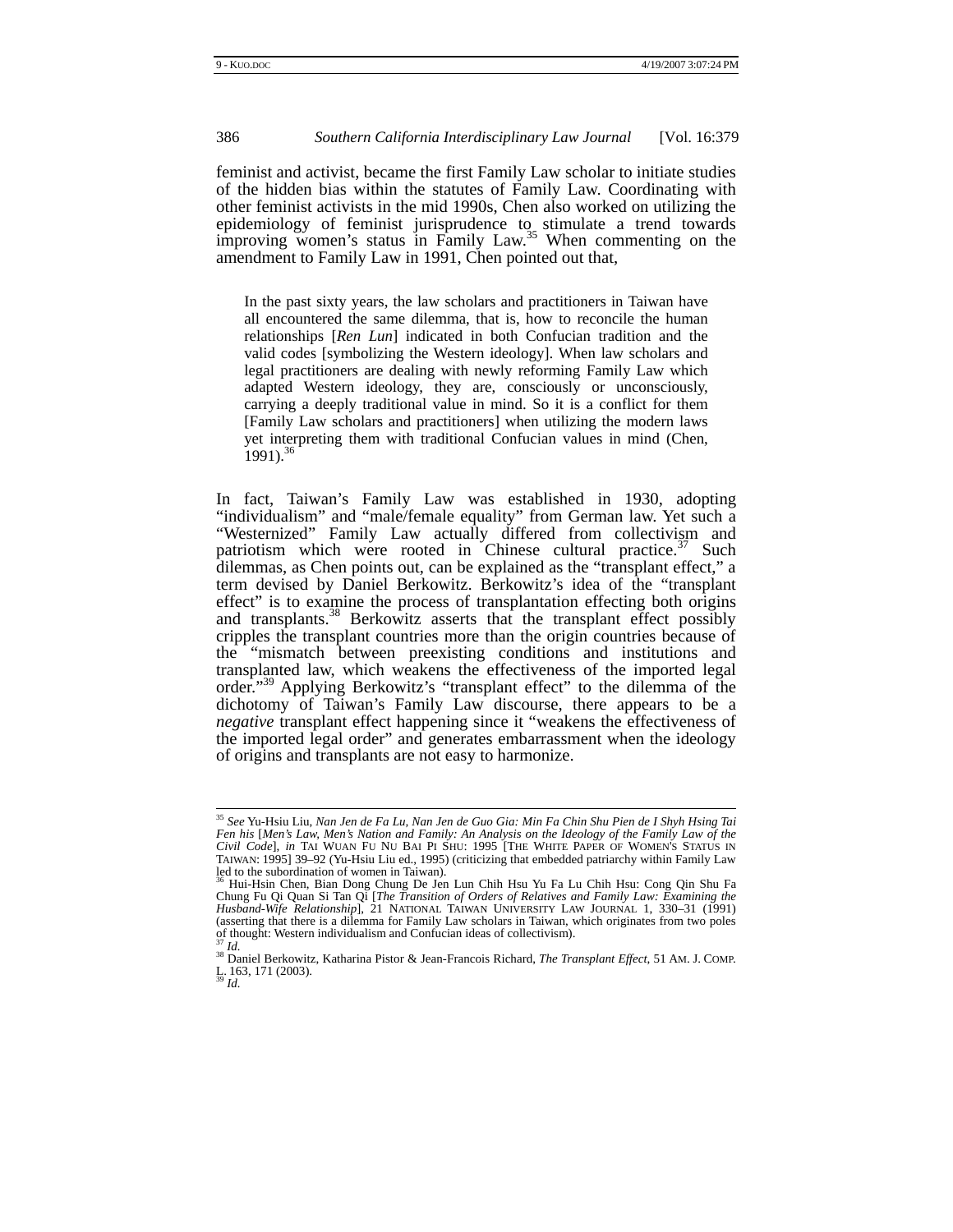However, I am more interested in analyzing the cultural characteristics indicated by such a transplant effect. First, like Hahm's use of "package" to describe the politics of Confucianism on Korean law, $40^{\text{40}}$  Chen, along with the rest of Family Law scholars in Taiwan, did not fully clarify how the content of Confucianism or the substance of the so-called traditional value affects the legal practice of Family Law. Yet, such ambiguity of Confucianism seems not to interfere with scholars utilizing it as an effective rhetoric to make distinctions between indigenous legal culture and the origins (i.e., the western countries).

Second, the legal doctrines and ethos of the origin countries are unsophisticatedly located in a pole far away from the indigenous culture, and therefore, originate the whole context of the origins vs. transplants discussion. I will suggest that the binary rhetoric of Family Law discourse in Taiwan could be found in numerous law reforms and legal transplantations. In the field of Family Law, on one hand, the principles of individualism, male/female equality and human rights are usually the unbending agenda of the reform. On the other hand, the local traditional customs and cultural practices are pushed to the other pole, generating the negative transplant effect.<sup>4</sup>

Third, facing the so-called negative transplant effect, the anxiety demonstrated by legal scholars and practitioners in transplant countries, for example as Taiwanese scholar Chen discusses the dilemma, implies that the comparative areas of legal scholarship should engage in more culturally self-retrospective researches to deal with the wholesale legal transplant phenomena.

Thus, one positive avenue of progress is to engage in sociological analysis on legal transplantation and indigenous social change. This forms the recent reviews and comments on Family Law reform. For instance, Taiwanese feminist legal scholar Li-Ju Lee has utilized the aid of sociological analysis on law and social norm to explain the progress of modernization and improvement of gender equality in Taiwan.<sup>42</sup> Like Lee's study, for instance, scholars studying Family Law reform in China are also emphasizing political change, formalization and modernization, which are all appearing in Family Law reforms.<sup>43</sup> Generally speaking, such research is action-oriented, and most seek to provide a blueprint for improving the situation for groups discriminated against, mainly women. When sketching the reform plan for transplant societies, the systematic analysis of the local context by such research possibly initiates the "self-transformative task of learning," as Riles proposes,

 <sup>40</sup> Hahm, *supra* note 31, at 268. 41 *See* Stephen J. Bahr, *supra* note 8, at 6; Margaret Y.K. Woo, *Shaping Citizenship: Chinese Family Law and Women*, 15 YALE J.L. & FEMINISM 99, 132–44 (2003). *See generally* Cho, *supra* note 17; Feng, supra note 13; Charles J. Ogletree, Jr. & Rangita de Silva-de Alwis, *The Recently Revised Marriage Law of China: The Promise and the Reality*, 13 TEX. J. WOMEN & L. 251, 299 (2004).<br><sup>42</sup> See Lee, *Law and Social Norms*,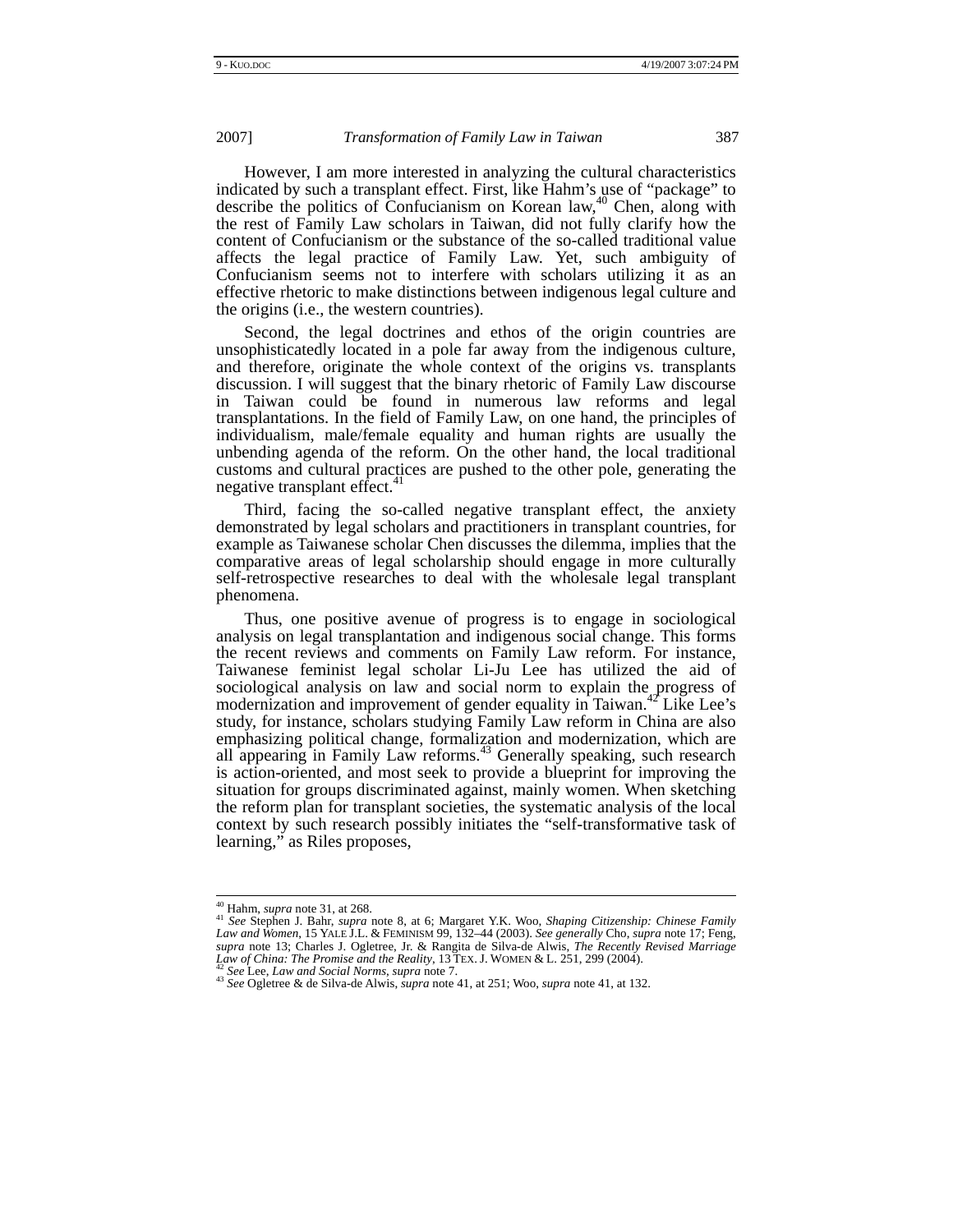What comparativists share, as much as a body of knowledge, a set of methods or techniques, or even common research questions, is a *passion* for looking beyond, an *empathy* for differences but also for similarities, a *faith* in the self-transformative task of learning, and an interest in the *form* of knowledge itself.<sup>44</sup>

This article may look more like a manifesto for comparative lawyers' future research rather than a practical manual for providing any legal reform outlines. However, I do believe that facilitating more research on cultural self-retrospection and considerably scrutinizing the trajectory of the transition, transformation, and transplantation of legal knowledge, rather than advocating wholesale reform, will be a fruitful mission for a third camp of comparative lawyers who work under the banner of globalization.<sup>4</sup>

#### A. STUDYING THE INCONSISTENCY

In her earlier work reviewing the transformation of the American Family Law through the historical perspective, American legal theorist Mary Ann Glendon noted that "Many traditional family law norms have been found inconsistent with the values contained in constitutions or international conventions."<sup>46</sup> Glendon takes the position that, on one hand, the constitution is the symbol of modern law, and international conventions are artifacts of globalization.<sup>47</sup> In this way, gender equality, free will, personal choice, and so on, are insured. On the other hand, there are "traditional family law norms" that are seen as the foundation of the inconsistencies within the modernization of Family Law. Therefore, in Glendon's proposition, there is a binary condition in the transformation of Family Law.

For instance, the TCC Article 1089 provided that in the case of parental disagreement in exercising parental rights, the father shall have the right of final decision. In contrast, the Justice of Constitutional Court Interpretation No. 365 adopted the gender equality principle and disavowed the TCC Article 1089. The Interpretation No. 365, issued on September 23, 1994, stated,

[t]his particular Article was enacted during the nineteenth year of the Republic, the product of cultural traditions and social mores of a bygone era. With widespread education, and equal access to education granted to both sexes, favorable changes in employment conditions, and women having greater career opportunities, conditions are virtually indistinguishable for both men and women.…[T]he recommended action

 <sup>44</sup> Annelise Riles, *Wigmore's Treasure Box: Comparative Law in the Era of Information*, 40 HARV. INT'L L.J. 221, 230 (1999).<br><sup>45</sup> See Id.

<sup>45</sup> *See Id.* 46 MARY ANN GLENDON, *supra* note 1. 47 *See* MARY ANN GLENDON, *supra* note 1.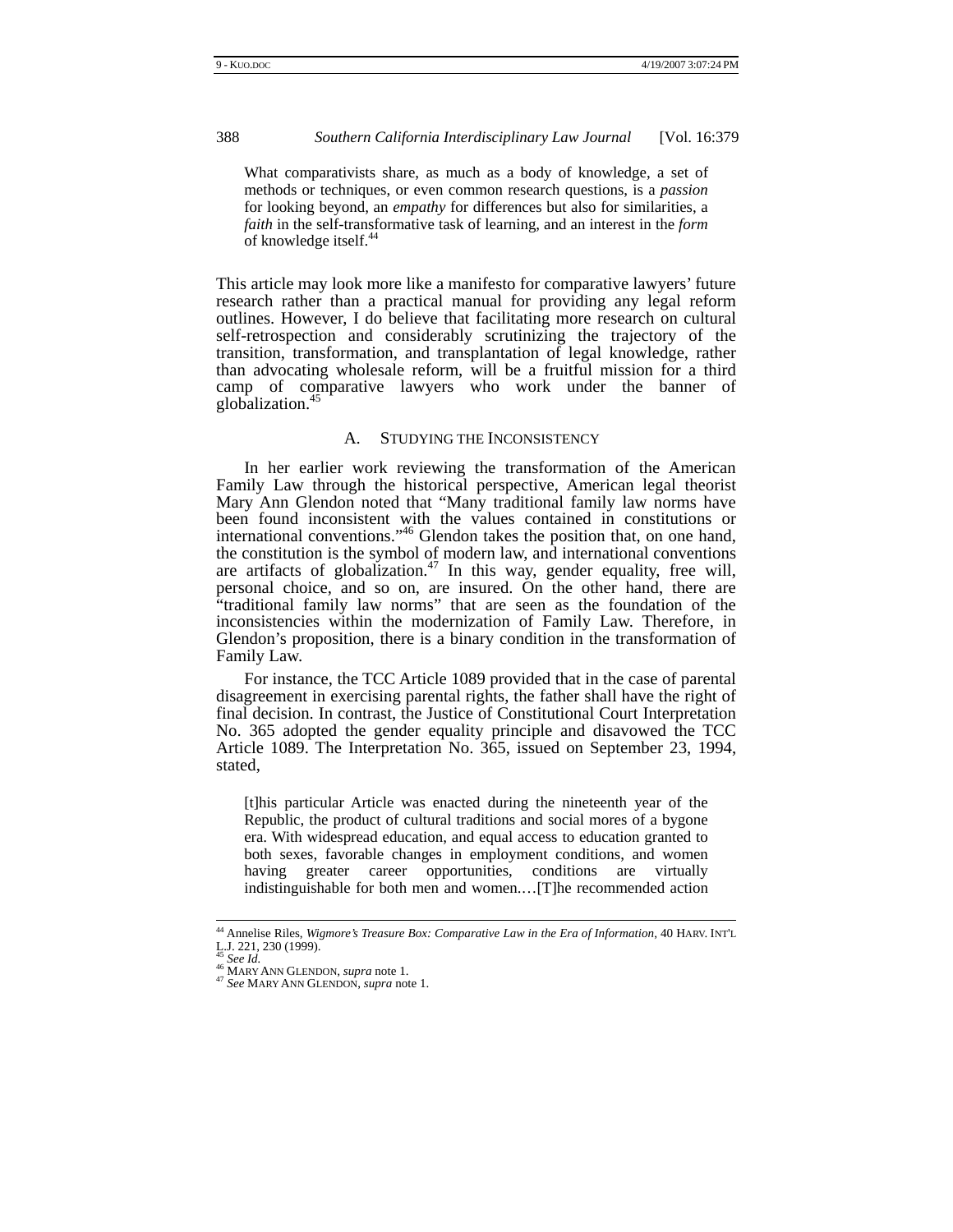should be a compromise between the two parents in the interest of preserving gender equality in exercising parental rights, or else, in the event of such a disagreement, the position of the mother will be subordinated to that of the father, which constitutes a gross violation of gender equality, and creates a glaring discrepancy with the actual status of women in today's family.<sup>48</sup>

Another example is Interpretation No. 452 issued on April 10, 1998, declaring the TCC Article 1002 invalid because it stated that the right to determine residence is vested in the husband unless the couple has an agreement declaring otherwise.<sup>49</sup> Interpretation No. 452's reasoning also recognized social change and the improvement of women's status:

[G]iven that education is very common nowadays and men and women have almost the same opportunity to make career choices, the workplace of the husband and the wife may not be the same. The couple may come to an agreement to designate a residence in the case where the couple is willing to accommodate one another.<sup>50</sup>

These two Justice of Constitutional Court interpretations symbolize the victory of the women's movement in the past three decades in Taiwan, and also mark the changing character of Family Law today, which is absorbing gender equality.

Based on the above transformation of Family Law, I will move forward in studying the inconsistency of Family Law reform and attempt to answer this questions. Where has the discourse of Family Law reform failed to reach and become inconsistent? What does the failure and inconsistency of family law reform indicate? How can I theorize such a dilemma through the lens of comparative law and cultural legal study?

I will begin with the gray area of developing kinships: the engagement stage, its doctrines, and the Marriage Agreement Section of TCC.

#### B. THE NEGLECTED MARRIAGE AGREEMENT SECTION

The Marriage Agreement Section (matrimonial engagement) in TCC has so far been overlooked by Family Law reform. Feminists and law reformers have worked hard to improve women's status in the marriage and divorce law, as the above two Constitutional Court Interpretations suggest. As for the Marriage Agreement, it creates a " 'special relative status;' but is neither the official martial status, nor a contract."51 In other words, the Marriage Agreement merely symbolizes a *transition*, which will not

<sup>48</sup> Justices of the Constitutional Court, Interpretation No. 365, *supra* note 16.<br><sup>49</sup> Justices of the Constitutional Court, Interpretation No. 452,<br>http://www.judicial.gov.tw/constitutionalcourt/en/p03\_01.asp?expno=452 (l

<sup>&</sup>lt;sup>50</sup> Id.<br><sup>51</sup> DONG-HSIUNG YEN-HUI DAI & QIN CHU FA [RELATIVES LAW] 54–65 (Taipei, Dong-Hsiung Dai 2004).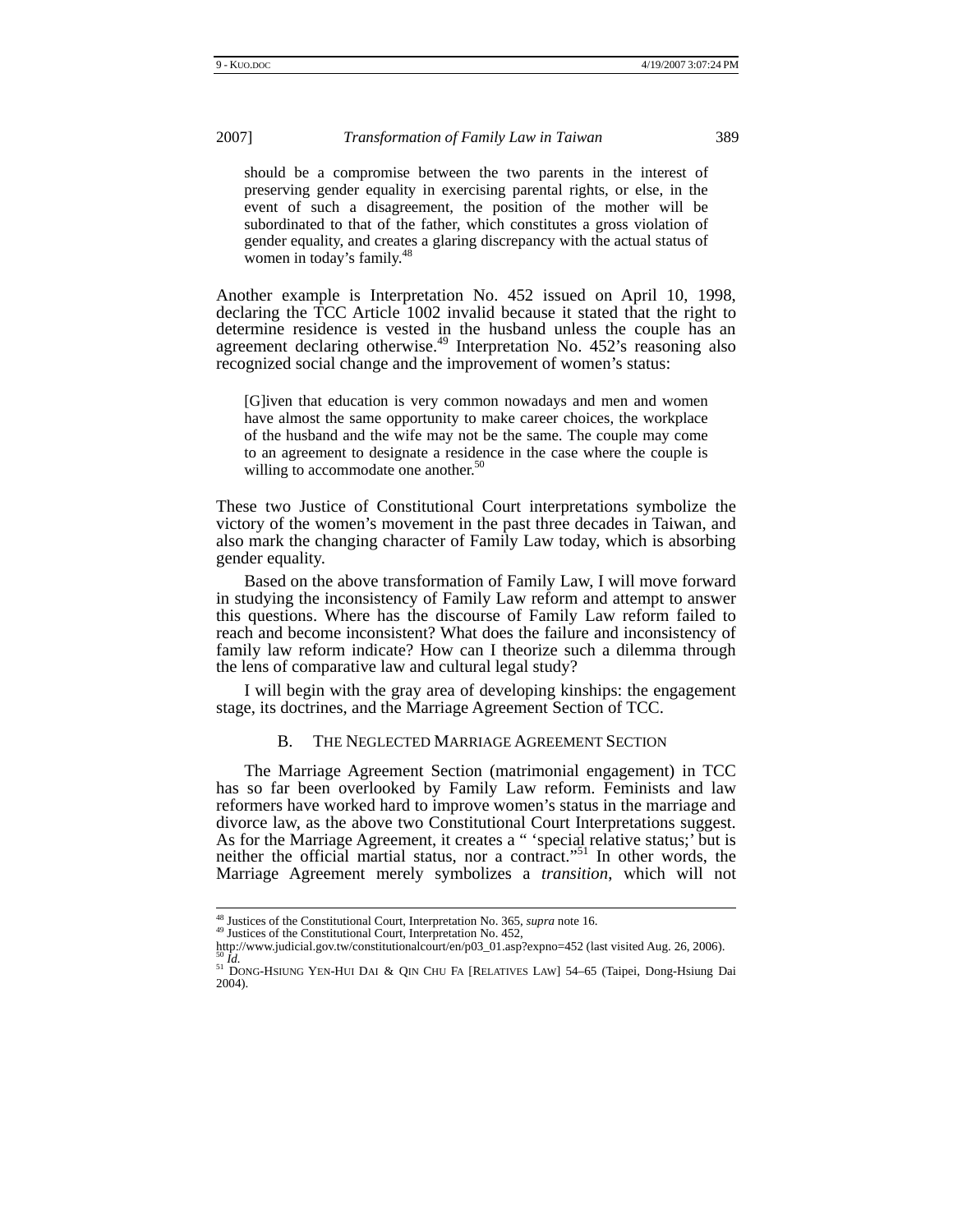generate any right and obligation for matrimonial parties, or for their families. The Marriage Agreement is a ritual rather than an official legal relationship. Therefore, the Marriage Agreement Section has been neglected by feminists, activists, and Family Law reformers.

However, the Marriage Agreement Section represents a model of patrilineal and patriarchal chain of authority because it is the doctrine that deals with the betrothal parties' rights and obligations before they officially enter the marital stage. However, this section had been blocked from the reform discourse merely due to its ambiguity of legal recognition for "official family/kinships" identity. As a result, the Marriage Agreement Section was neglected by the reformers, and was less influenced by the western ideology of liberalism and equality.

In light of these neglected ideals, I will consider the Marriage Agreement Section by comparing it to the marriage law and the divorce law in the TCC. I argue that the Marriage Agreement Section actually represents a spirit of ritual than that of rather then legal regulation in the context of Taiwan's customs and cultural practices.<sup>52</sup> The doctrines within the Marriage Agreement Section are relatively simple because it merely addresses two individuals.<sup>53</sup> Herein there are three components: first, there should be a male of at least seventeen years old and a female of at least fifteen years old, in their concord, to be the parties in the Marriage Agreement;<sup>54</sup> second, "No demand shall be made to force the performance of an agreement to marry;"<sup>55</sup> third, since the core of the Marriage Agreement is to get married officially and legally, the marriage dissolving conditions, in TCC Art. 976, therefore, follow the TCC Art. 977 to 979-2, statutes regarding the equitable compensation for both parties paying for all expenses for their future marriage.

By examining the Marriage Agreement sections, I wish to point out two distinctions that are often neglected, but are meaningful when discussing the "transplant effect:" (1) the ritual character of engagement for two parties, and indeed, for two clans and (2) the *material-based* character of family in Chinese culture. Although the Articles in the Marriage Agreement section appear to be personal-choice oriented, the conditions to dissolve the Marriage Agreement include the liability/compensation clauses, implying that such dissolution needs to involve the more peripheral members of the two families.

The noteworthy point is, since marriage is taken as the original institute to form a family, and accordingly to generate progeny, it can be argued that the stage of engagement is a process of re-socialization for the two persons and all of their family members. Therefore, once two persons dissolve the Marriage Agreement, the process of re-socialization must be terminated, and must also "make compensation for an injury (and) restore the injured

<sup>&</sup>lt;sup>52</sup> TCC Family Law, *supra* note 10, at arts. 980–1058.<br><sup>53</sup> TCC Family Law, *supra* note 10, at arts. 972–979–2.<br><sup>54</sup> TCC Family Law, *supra* note 10, at arts. 972–973.<br><sup>55</sup> TCC Family Law, *supra* note 10, at arts. 972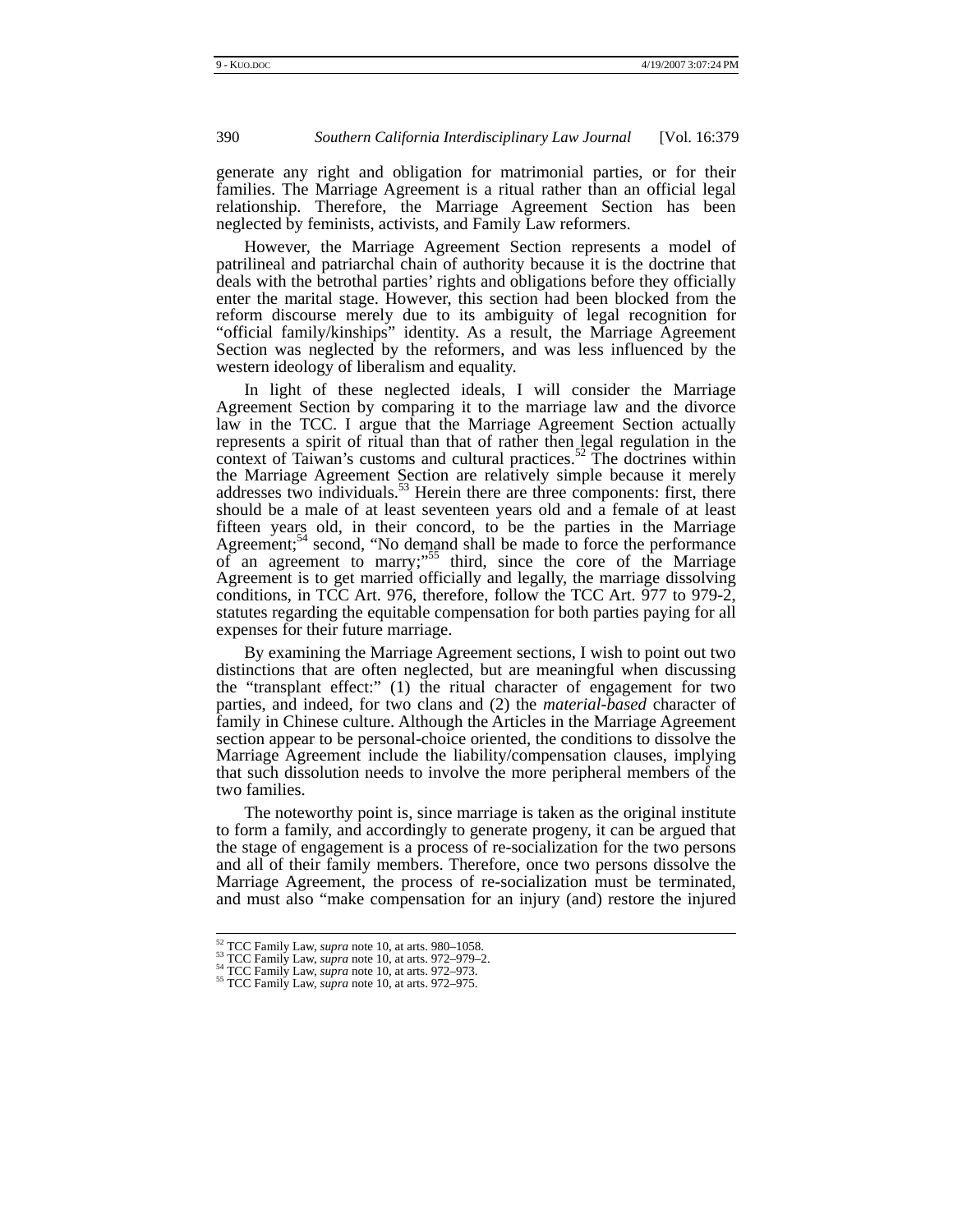party to the status quo before the injury."<sup>56</sup> The scale of "compensation for an injury" cannot be like an ordinary contract in the case of a Marriage Agreement, because of the engagement's character, as a ritual containing a cultural declaration and the expectation of re-socialization. It is not a straightforward business-like contract, but refers to a much more complete process encompassing the entire lives from both parties, and their families. The explanation and interpretation from a majority of scholars of TCC Articles 977, 978, 979, and 979-1, $^{57}$  support my arguments, reflecting the theses made at the outset of this essay. That is, the Marriage Agreement section remains a family-oriented Confucian cultural practice and is less influenced by the Western ideology of individualism.

Bonnie Adrian's ethnographic study on the burgeoning wedding industry in modern Taipei sketches a vivid illustration of how the whole engagement process mobilizes families. Two families will be united as a new clan. Adrian states,

Weddings, then and now, are not merely rites of familial separation and incorporation for the bride but also rites of passage through which both bride and groom become adults (though until they produce a child, the process of becoming a full-fledged adult is considered incomplete)…Weddings move both men women from the "outside" realm to the "inside," and ceremonies orchestrated and controlled by family elders without regard for the bride and groom's individual tastes, preferences, and values make good sense as initiation into the adult world of selfless performance of familial responsibilities....<sup>5</sup>

The mix of ingredients leading up to the wedding contains the preengagement ritual. This includes, consulting astrology, gift-exchanging, distributing wedding cakes to relatives and friends, taking dozens of dramatically romantic wedding portraits, and arranging engagement and

 <sup>56</sup> Taiwan Civil Code Part II art. 213, *translation available at*

http://law.moj.gov.tw/Eng/Fnews/FnewsContent.asp?msgid=738 (last visited Aug. 26, 2006) (stating that "[u]nless otherwise provided by the act or by the contract, a person who is bound to make compensation for an injury shall restore the injured party to the status quo before the injury.").<br><sup>57</sup> TCC Family Law, *supra* note 10, at art. 977 ("[w]here an agreement to marry has been dissolved in

accordance with the provisions of the preceding article, the innocent party may claim compensation from the other party who is at fault for damage thus sustained. In the case provided in the preceding paragraph, the injured party may still claim an equitable compensation in money for a non-pecuniary loss. The right to claim in the preceding paragraph shall not be assigned to others or be passed to heirs, unless it has been acknowledged by a contract or unless an action has been commenced."); TCC Family Law, *supra* note 10, at art. 978 ("[o]ne party to an agreement to marry, who breaks it without any of the grounds provided in Article 976, shall be liable to compensate the other party for any damage thus sustained."); TCC Family Law, *supra* note 10, at art. 979 ("[i]n the case provided in the preceding article, the injured party may still claim an equitable compensation in money for a non-pecuniary loss, provide that he is not at fault. The claim in the preceding paragraph shall not be assigned to others or be passed to heirs, unless it has been acknowledged by a contract or unless an action has been commenced.); TCC Family Law, *supra* note 10, at art. 979-1 ("[o]ne party may claim the other party for returning gift presented for betrothal when the agreement to marry is null and void, or dissolved, or<br>annulled.").<br><sup>58</sup> BONNIE ADRIAN, FRAMING THE BRIDE—GLOBALIZING BEAUTY AND ROMANCE IN TAIWAN'S BRIDAL

INDUSTRY 113–15, 128, 132–33 (University of California Press 2003).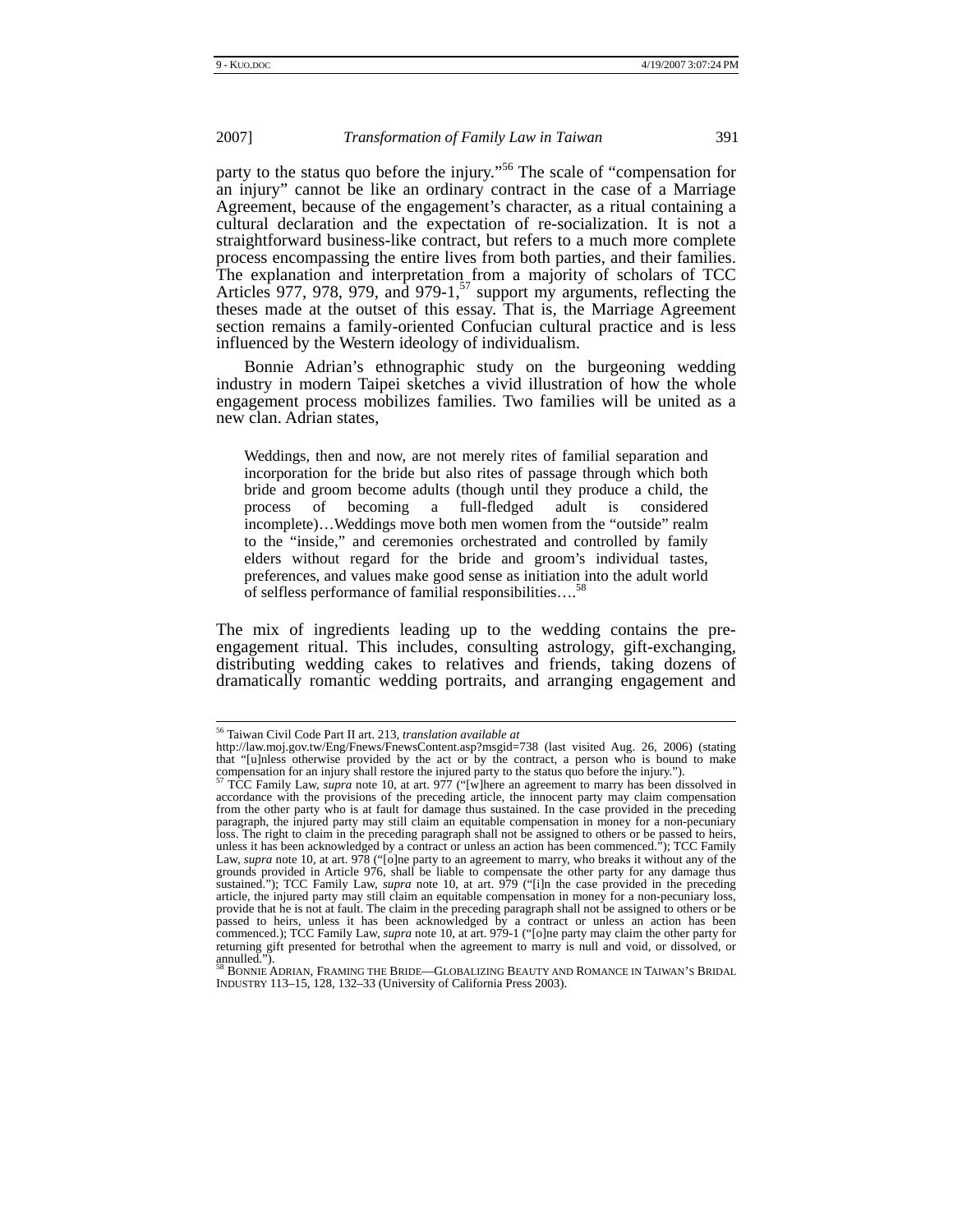marriage banquets.<sup>59</sup> These arrangements can not be accomplished without mobilizing at least two family members, and obtaining parents' financial support. Suffice it to say, the Marriage Agreement initiates the process of re-socialization not only for the matrimonial couple, but also for their entire families. Such cultural practices also often appear in the exercise question section of the Family Law text books,  $60$  in particular, when discussing the dissolution of a marriage, how to calculate and design the compensation for each party involves the parents' returning gifts (including car, house, jewelery, banquets, etc). Thus far we have only discussed the materialistic aspects. There is another key aspect involving the Marriage Agreement: the materiality of family.

The Taiwanese cultural anthropologist, Antonia Chao in her paper, "Moving House: The Relational-Materialistic Aspect of Queer Cultural Citizenship" proposes the materiality of family to argue that, compared to the "efficacy of 'the family' (or 'patrilineal ideology') in molding queer identities,"<sup>of</sup> the "materiality of family" (my own translation) should be a core issue to constrain the alternative lifestyle.<sup>62</sup> In Chao's ethnographic research with Taiwan's "first generation of lesbians" (i.e., lesbians growing up during the first decade of post-WWII era), she uses the metaphor of a "moving house" to describe the "first generation of lesbians" lacking the material resources from their natal families, such as a house, car, or even a marriage funding as a dowry. Therefore, these lesbians circumvented the trap in moving in and out because they were unable to afford the purchase of a permanent residence.<sup>63</sup> Even worse, their lesbian life style, especially for elder butch women, usually created uneasiness in the workplace, and lead to difficulties in obtaining seniority and promotions. Once again they were failing for financial reasons to establish their own family. The elder lesbians' negative experiences in Chao's research highlighted the materiality of family, which is sustained by law (e.g., Family Law) and cultural practice (e.g., the dowry). Contrary to the elder lesbians in Chao's

*See* ADRIAN, *supra* note 58, at 132–33.

<sup>59</sup> *Id.* <sup>60</sup> *See* DONG-HSIUNG YEN-HUI DAI & QIN CHU FA, *supra* note 51; *see also* CHI-YEN CHEN et al., MIN

FA QIN CHU HSIN LUN [CIVIL CODE-RELATIVE SECTION] 92 (San-Min 2004).<br><sup>61</sup> Antonia Chao, *Moving House: The Relational-Materialistic Aspect of Queer Cultural Citizenship*, *in*<br>TAIWAN: A RADICAL QUARTERLY IN SOCIAL STUDIES

TAIWAN: A RADICAL QUARTERLY IN SOCIAL STUDIES 41–85, No. 57 (2005).<br>
<sup>62</sup> Id.<br>
<sup>63</sup> In Adrian's research, she describes the "new room" (xinfang) and all related rituals, including gift exchanges, which serve as a good ill

On the wedding day (usually at least several weeks after the betrothal), the bride retreats to her "new room" (xinfang) upon arriving at the groom's home and bowing to his ancestors. Even when the couple will not be residing with the groom's family after marriage, a room is set up for them as their "new room" for the day. There may be a pair of the groom's trousers draped over two chairs in the room so that later, when the bride and groom sit down, they each sit on a leg of the trousers to enhance fertility. Other rites are more involved. The couple's bed—as well as the sheets, pillows, and bedspread—should be new. And sure enough, most bridal magazines contain a section on bedding design with advertising from bedding manufacturers, because the expectation that a couple will select new bedding is so high. Astrological considerations determine when the new bed may be moved from the store into the new room, and no one may sleep upon the bed until the wedding.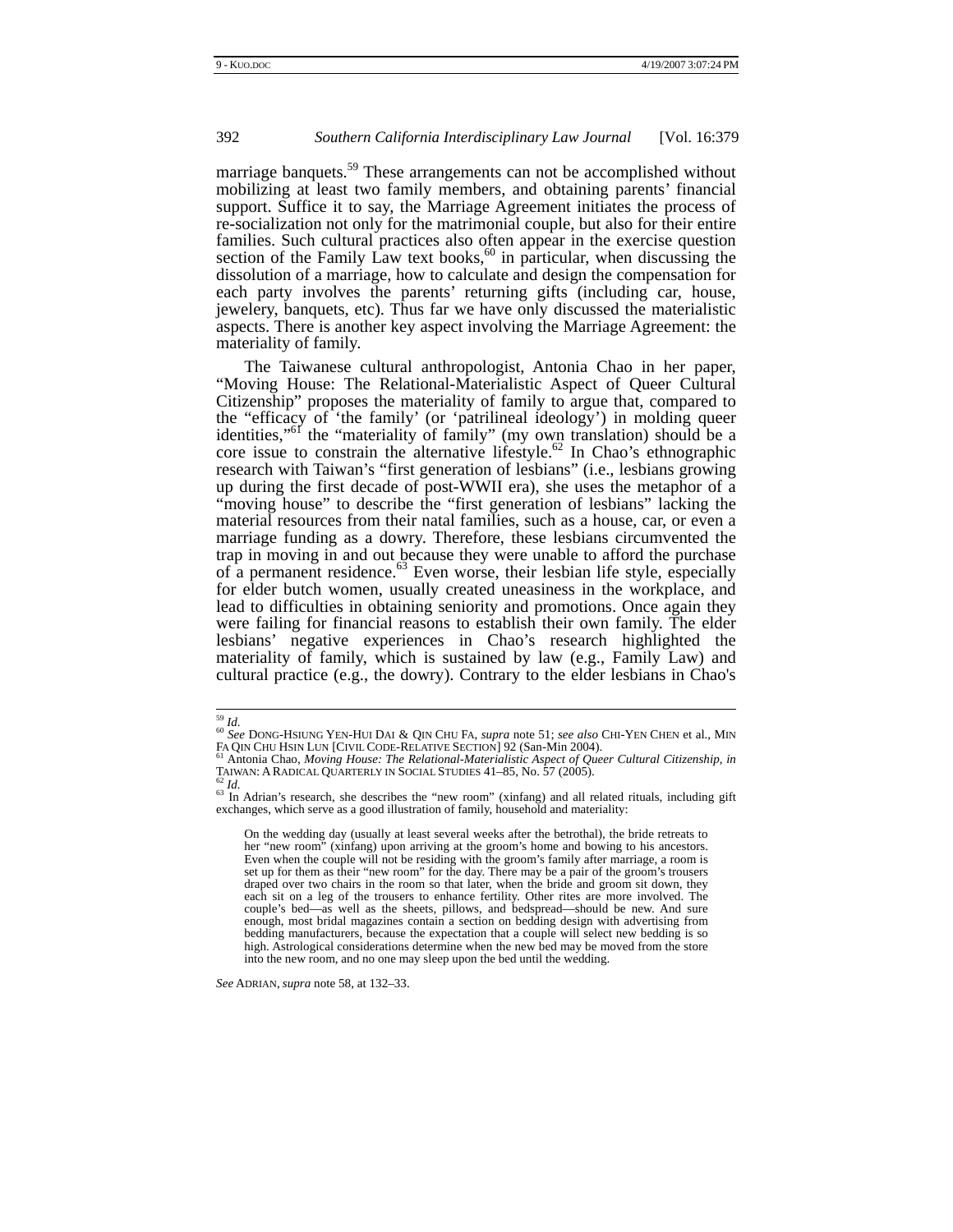project, the heterosexual couple enjoys the legitimacy of materiality reciprocity, for example, the dowry exchange, gifted car, or house funding from their natal families. The Family Law goes even further to regulate heterosexual couple's materiality reciprocity when the marriage agreement fails.

Based on the above contradiction, I argue that, the structure of the Marriage Agreement section in TCC and its interpretations by scholars, further reflects the materiality of family, along with the patrilineal ideology which constructs the economics and politics of family and appears not as custom, but as *law*. Although marriage and divorce law emphasize individual autonomy, the status and ideology reflected by the Marriage Agreement section draws the modern wedding back to traditional clancentered rituals.

# C. CONSTITUTING FAMILY RIGHTS

In the transformation of Family Law in Taiwan, the constitutional scholars participating in the Family Law forum note the positive progress in unfolding the traditional categories of legal studies. Family Law belongs to the camp of civil law, and the constitution is included in public law, so the two camps of scholarship have seldom had mutual concern before. Yet, as addressed at the outset, the state's intervention in the family could be the most critical challenge for Family Law scholars in the near future. For example, as Li-Ju Lee asserts, "The state is now willing to play the role of guardian to disadvantaged members of the family, mainly women and children, in matters such as domestic violence. Unifying the seemingly opposite trends is the new emphasis on individual autonomy and equality in the family."64 However, how to generate a concept of "family right" which can draw a line to prevent unappreciated intervention from the state, and how to define the "family right" as the vested right for any individual are puzzling questions for Family Law and constitutional scholars alike. So far, there is only constitutional scholar, Chen-Shan Li, a high-profile constitutional law professor with a Ph.D and law degree from Germany, who offers a definition of "family right," "it is a 'right to family life,' and as a 'basic right' the tension exists among constitution, law and society." Li also adresses issues on homosexual marriage or partnership, reproductive technology, and alien workers in Taiwan to illustrate the content of "right to family life" and asserts that it should be protected by the constitution.<sup>66</sup> The content and ambition of "family right" in Taiwan's context has two agendas. One is asking for the state's protection, e.g., in domestic violence, while the other seeks to prevent the state's improper intervention, e.g., rejecting homosexual partnerships. However, neither of

 <sup>64</sup> Li-Ju Lee, *Between the State and the Family—A Study of Recent Taiwanese Family Law Development*, ISSUE 10 CHUNG YUAN FIN. & ECON. L. REV. 41–83 (2003) (hereinafter Lee, *Between* the *State and the Family*).

*the State and the Family*). 65 Chen-Shan Li, *supra* note 6. 66 *See* Chen-Shan Li, *supra* note 6, at 61–104.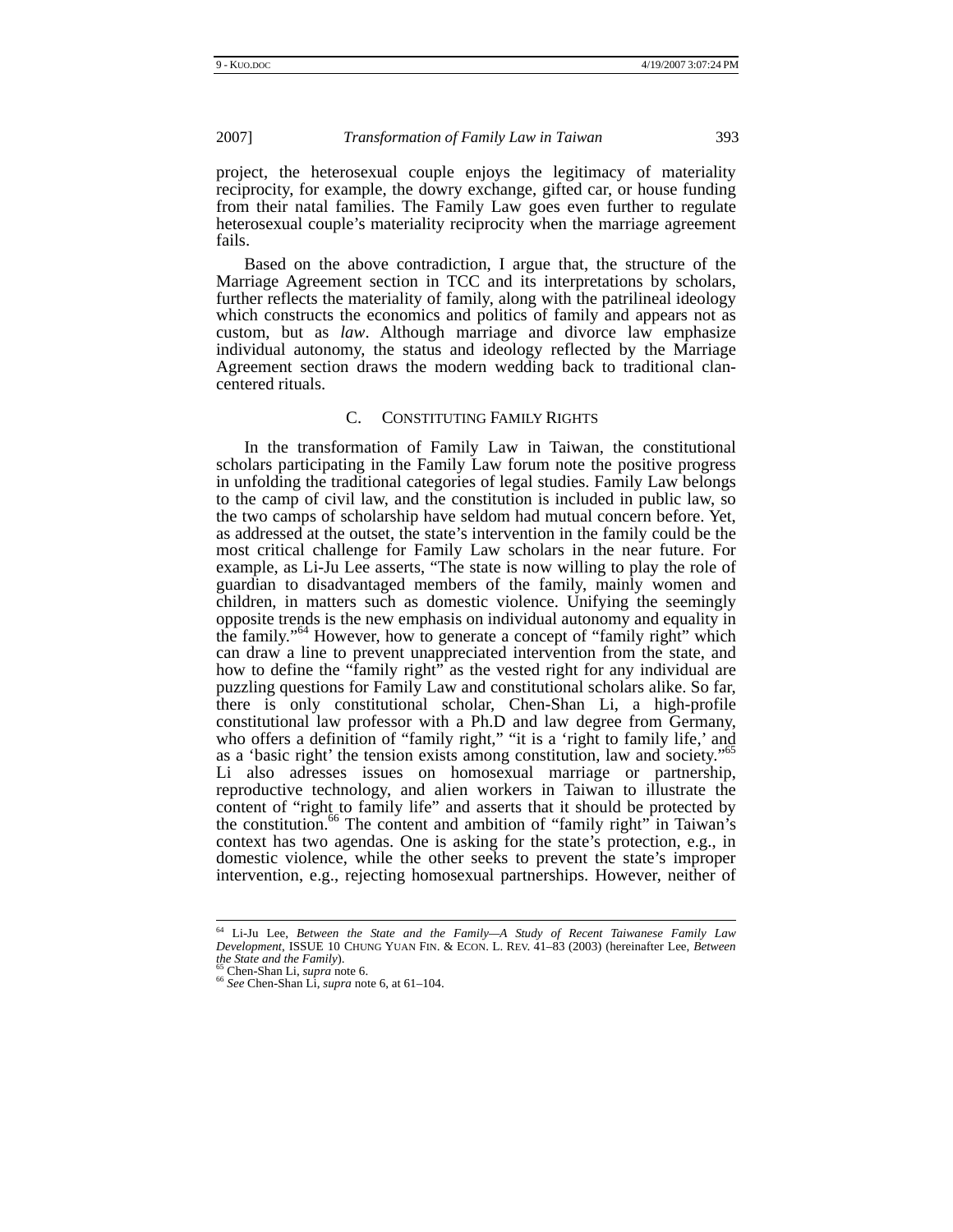these agendas can actually be taken as an extension of individual autonomy, which is the vested right protected by the Constitution.<sup>6</sup>

Although in the context of Taiwan's Family Law, the "family right" is brand-new and very ambiguous, this article is not intended to go against the ideas of "family right" or to give a more thoughtful definition of "family right." The question here is why a new generation of Family Law scholars endeavor to seek a hand from constitutional scholarship, $68$  and whether the progress of building up the concept of "family right" indicates the shortcomings of epistemology and methodology of traditional Family Law scholarship. If the discourse of Family Law reform cannot escalate beyond the action-oriented character, then it is likely that "constituting the family right" will soon become invalid rhetoric.

#### D. RECONSIDERATION OF THE LEGAL TRANSPLANT EFFECTS ON FAMILY LAW IN THE GLOBAL ERA

The above analysis demonstrates how the universal principles of Family Law, i.e., gender equality and children's best interests, have been adopted in the process of legal reform as a victory for the woman's movement and law reformers. With this as a backdrop, we can move on to an analysis of the cultural basis of Family Law – the discourse on Family Law reform, the Marriage Agreement section and a discussion on "family right" among Family Law and constitutional scholars — through the lens of taking Family Law as an ethnographic object.

The legal system in Taiwan belongs to the civil law family, not the common law family, yet Anglo-American common law ideas profoundly influence both theoretical and substantive levels in Taiwan's legal system. Family Law reform is a recent example. Indeed, Family Law reform in Taiwan not only adopted the German pandect system and the U.S. law trend, it also seized upon the tide of globalization and weaved it all together into so-called modern Family Law. $\mathfrak{S}$  For instance, in the recent Justice of Constitutional Court Interpretation Number 587, $^{70}$  the honorable judges for the first time directly quoted the UN Convention on the Right of the Child, as well as Germany's Civil Code, Switzerland's Civil Code, and Taiwan's Constitution as the primary legal resource to disavow the interior civil code – TCC Art. 1063, more specifically, in regard to authenticating the relationship between the child and his/her biological father.<sup>71 $\degree$ </sup> The

et<br>(May 21, 2005) (presented at the Second Symposium Sociology of Family Law: "Family Right" and its<br>(May 21, 2005) (presented at the Second Symposium Sociology of Family Law: "Family Right" and its

Regulations, held at the College of Law, National Chung-Cheng University).<br><sup>68</sup> See Lee, Between the State and the Family, supra note 64; see Amy Shee, The Model of Individual-<br>Oriented: The Pedagogy of Family Law, in VOLU ed., Yuan Chao 2004).

<sup>&</sup>lt;sup>ov</sup> *See* Shee, *supra* note 68.<br><sup>70</sup> Justices of the Constitutional Court, Interpretation No. 587,

http://www.judicial.gov.tw/constitutionalcourt/en/p03\_01.asp?expno=587 (last visited Aug. 26, 2006). <sup>71</sup> TCC Family Law, *supra* note 10, at art. 1063 (stating that "[w]here the conception of the wife is during the continuance of a marriage relationship, the child so born is presumed to be legitimate. In regard to presumption of legitimacy provided in the preceding paragraph, either the husband or the wife may bring an action for disavowal if he or she can prove that the conception of the wife is not from the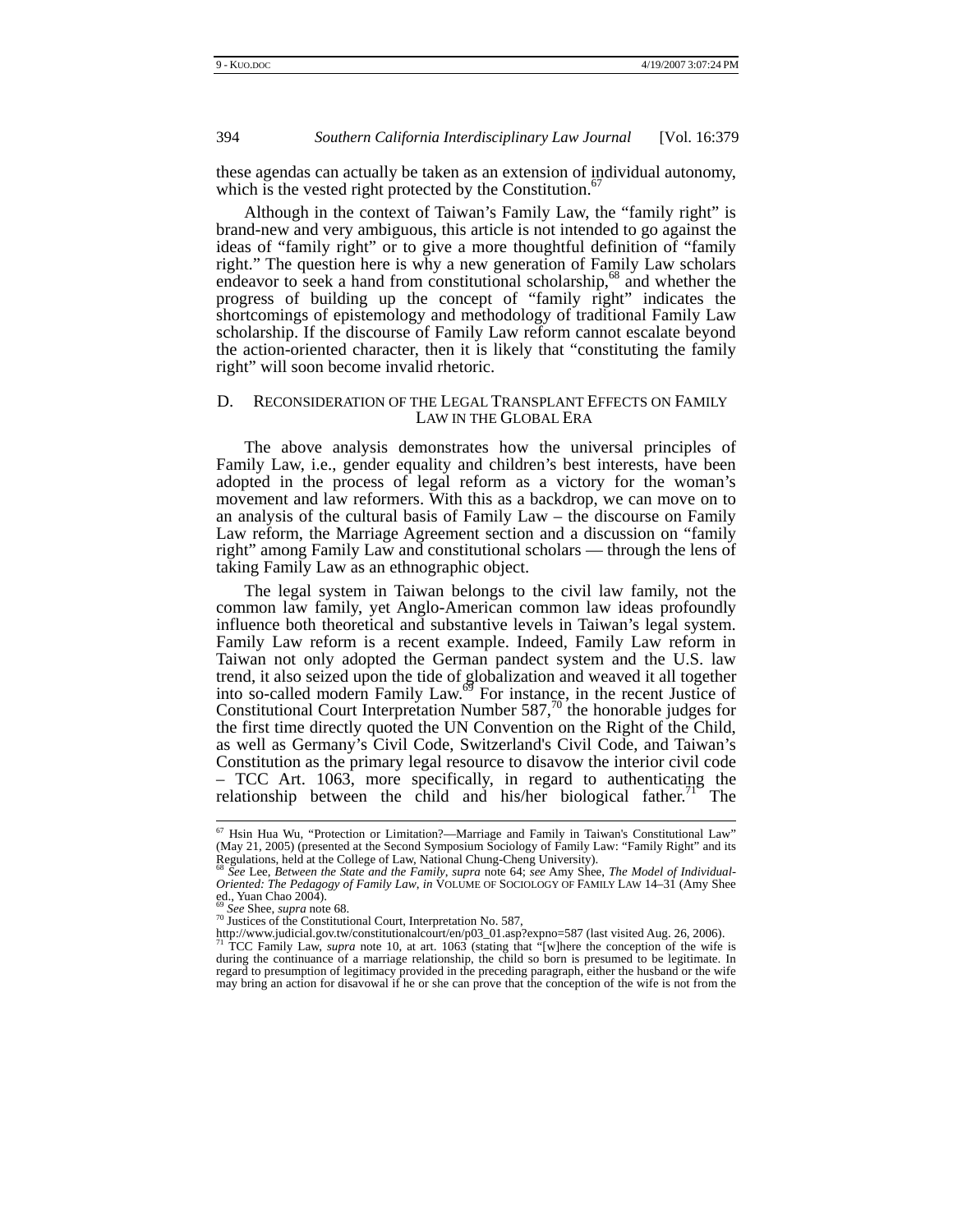Interpretation No. 587 is a landmark for the Constitutional Court, in announcing the legal transformation of Family Law in Taiwan as it moves into the era of globalization, and in displaying the ambition and the epistemological depth of the Constitutional Court's utilization and recognition of Comparative Law in Taiwan.

By examining the process of legal transplant, Jonathan M. Miller makes a typology of legal transplants into three modes (these three modes would probably not occur independently but would overlap to some extent).<sup> $\frac{1}{2}$ </sup> In Taiwan, as a laggard legal transplant receiver, law scholars and practitioners have not only combined Miller's three types of legal transplant in the past sixty years but have also built up its hybrid legal culture. From a comparative lawyer's view in studying the legal transplant and legal reform in the Family Law context in Taiwan, I wish to question how the phenomena of Taiwanese law scholars, who are studying abroad and returning here from various countries (mostly Germany, the U.S., and Japan), and importing wholesale foreign legal ideas, reflect the paradoxical imaginations of their "origin," or "suzerain" countries, but without reflection on the process of transplanting. As a topic of comparative law and globalization, Riles asserts,

In sum, in the popular understanding of globalization, all of this is a new phenomenon; something in the world has changed, and we, as scholars, had better adapt. In many respects this no doubt is true. Yet the *perception* that the world has changed -- the sense of being on the verge of a different kind of era with different kinds of problems requiring a new and more active engagement with comparative law, and that these problems and their solutions are transnational in character  $-$  is by no means new.<sup>73</sup>

Riles' assertion points out a fresh perspective for the comparative lawyer's thinking about legal transplant and globalization. Following the same direction to study the process of legal transplant in the Family Law context, I wish to rethink the boundary of law subjects from the core issues of Family Law: state vs. family; public vs. private; tradition vs. modernization.

 Thus, through a considerable cultural analysis on Family Law, especially in reading Family Law as an ethnographic object, I wish to suggest that legal scholars of the field of Family Law would take a large step forward in thinking about how to link the distinct but related areas of legal scholarship, such as Family Law, Law and Social Movement, Feminist Jurisprudence, Comparative Law, and Legal Transplant, and then to go further by reconsidering the intricacy of the laws, ideas, techniques,

husband; but such disavowal shall be effected within one year after the knowledge of the child's birth."). 72 Jonathan M. Miller, *A Typology of Legal Transplants: Using Sociology, Legal History and Argentine* 

*Examples to Explain the Transplant Process*, 51 AM. J. COMP. <sup>L</sup>*.* 839 (2003). 73 Annelise Riles, *supra* note 44, at 256.